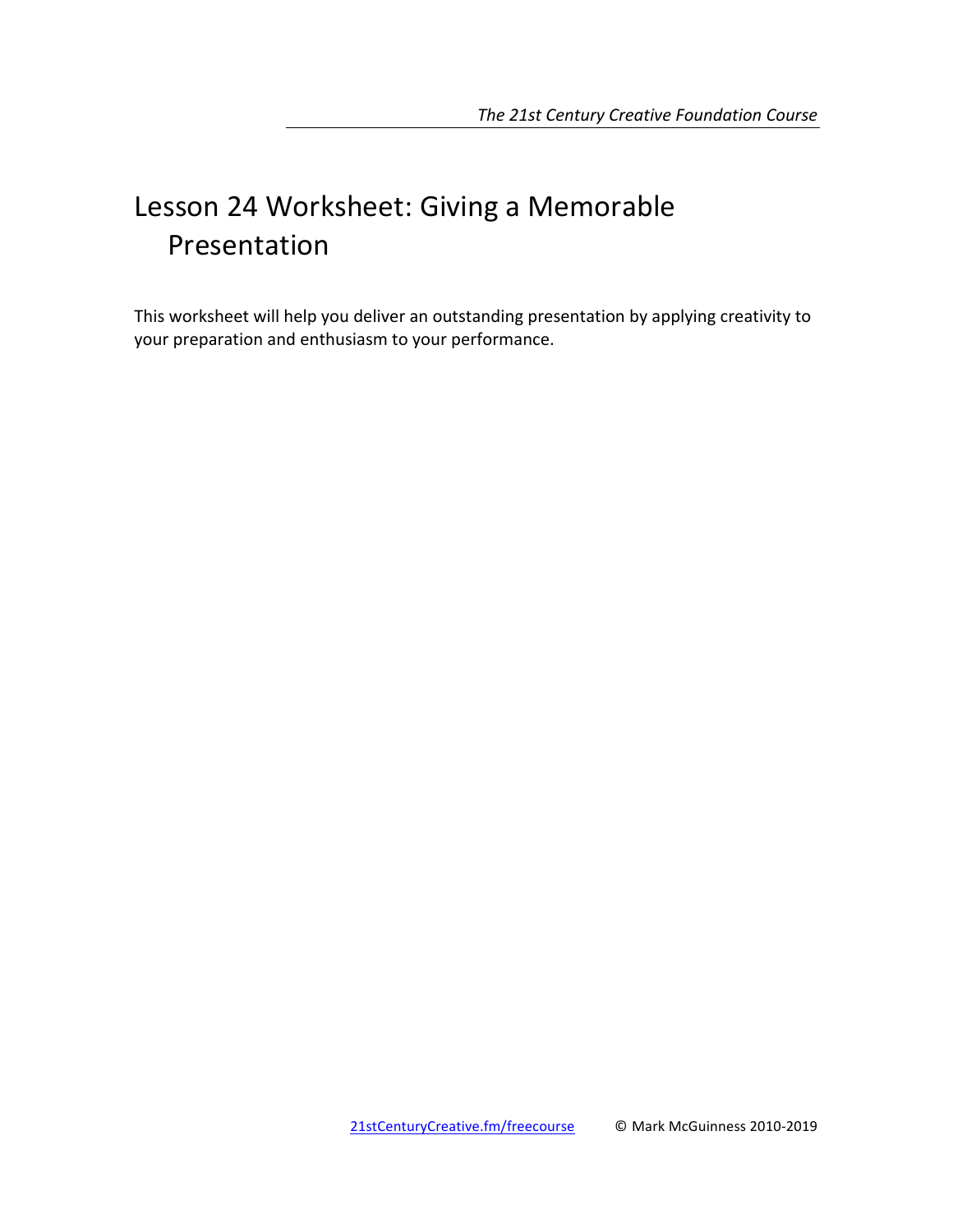# **1. Get your thoughts in order**

## *(a) What's your call to action?*

Ask yourself:

"What do I want people to **do** as a result of hearing my talk?"

The answer to this question gives you your **call to action**.

If you can't think of a call to action, ask yourself:

"What difference it would make if I didn't give the presentation?"

If the answer is "not much", then you should seriously consider not giving it! But hopefully this will help you identify the goal of your presentation, which makes the rest of your preparation a lot easier.

# *(b)* What are your three key points?

Once you have your call to action, ask yourself:

"What **three things** do the audience need to understand before they can take the *desired action?"*

Remember, your listeners will not be able to hold more than 3-4 chunks of information in their minds at the same time  $-$  so never have more than 4 key points.

Don't take things for granted – what is obvious to you may well be fresh and surprising to your audience, so think hard about what you know that they don't. Finding the right angle on the facts will be critical to persuading them of your argument.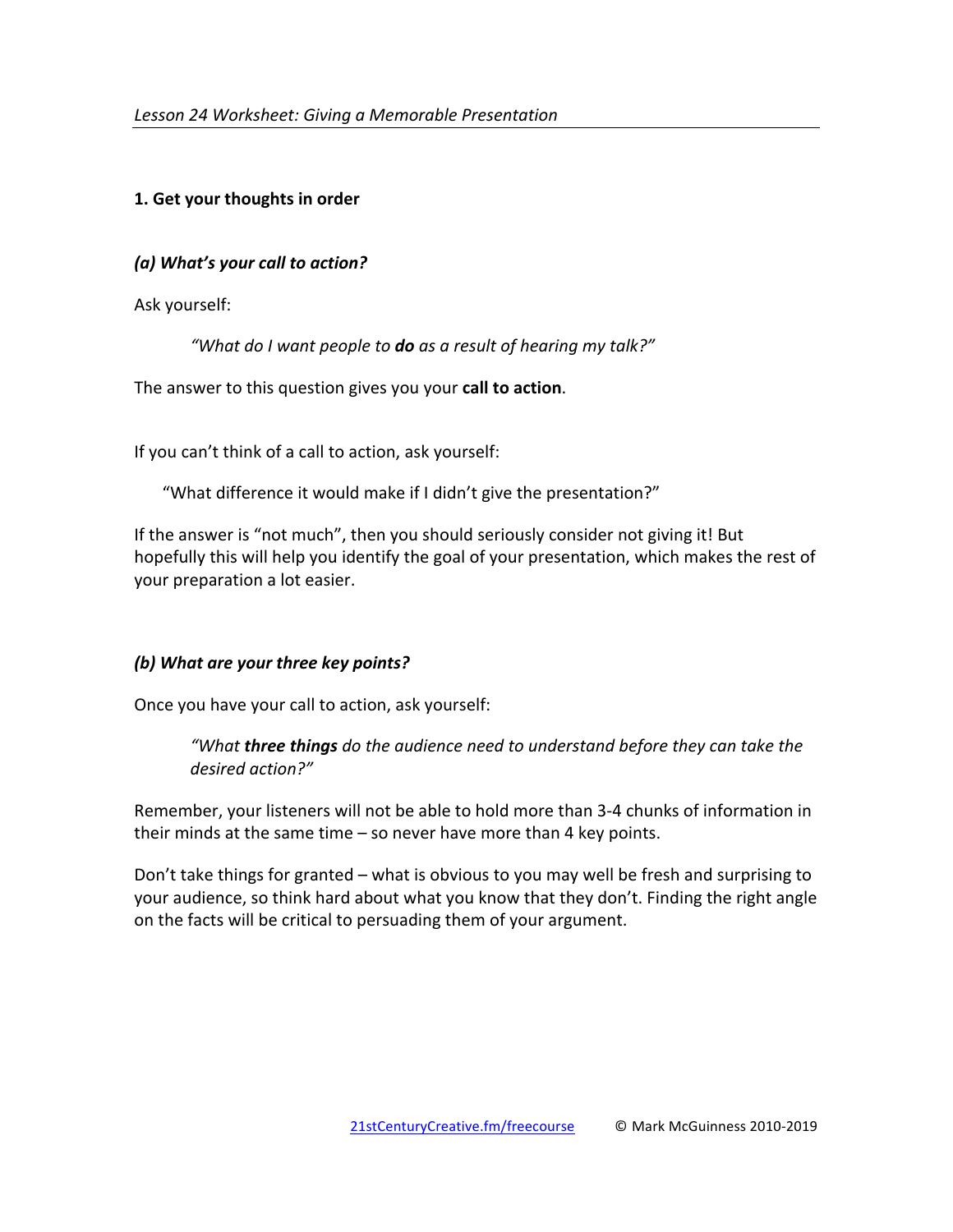## *(c) Sketching the outline of your presentation*

Three key points  $+$  call to action  $=$  the outline of your presentation

Once you have written these down, stand up and give an unrehearsed two minute version of your presentation (on your own, or if you're feeling brave, to a friend). You may be pleasantly surprised to discover you can convey the gist of your argument and the call to action after so little work!

This illustrates a key point about presentations – success is not about memorizing every single detail and delivering it word-perfect. It's about having a basic framework clear in your mind, so that you can talk fluently about the subject without having to refer to notes or slides full of bullet points.

When I coach clients through this activity, they often discover that they know more about the subject than they realized.

# *(d) Create 'placemarker' slides*

Remember, slides are optional, but if you're using them, start off by creating a simple 'placemarker' slide with a one or two word summary of each of your three key points. Put this at the beginning and end of the slide deck, and also at the start of each section.

This may seem simplistic, but it will be very helpful to your audience, who are encountering your ideas for the first time.

Here's another example of a placemarker slide from one of my presentations:

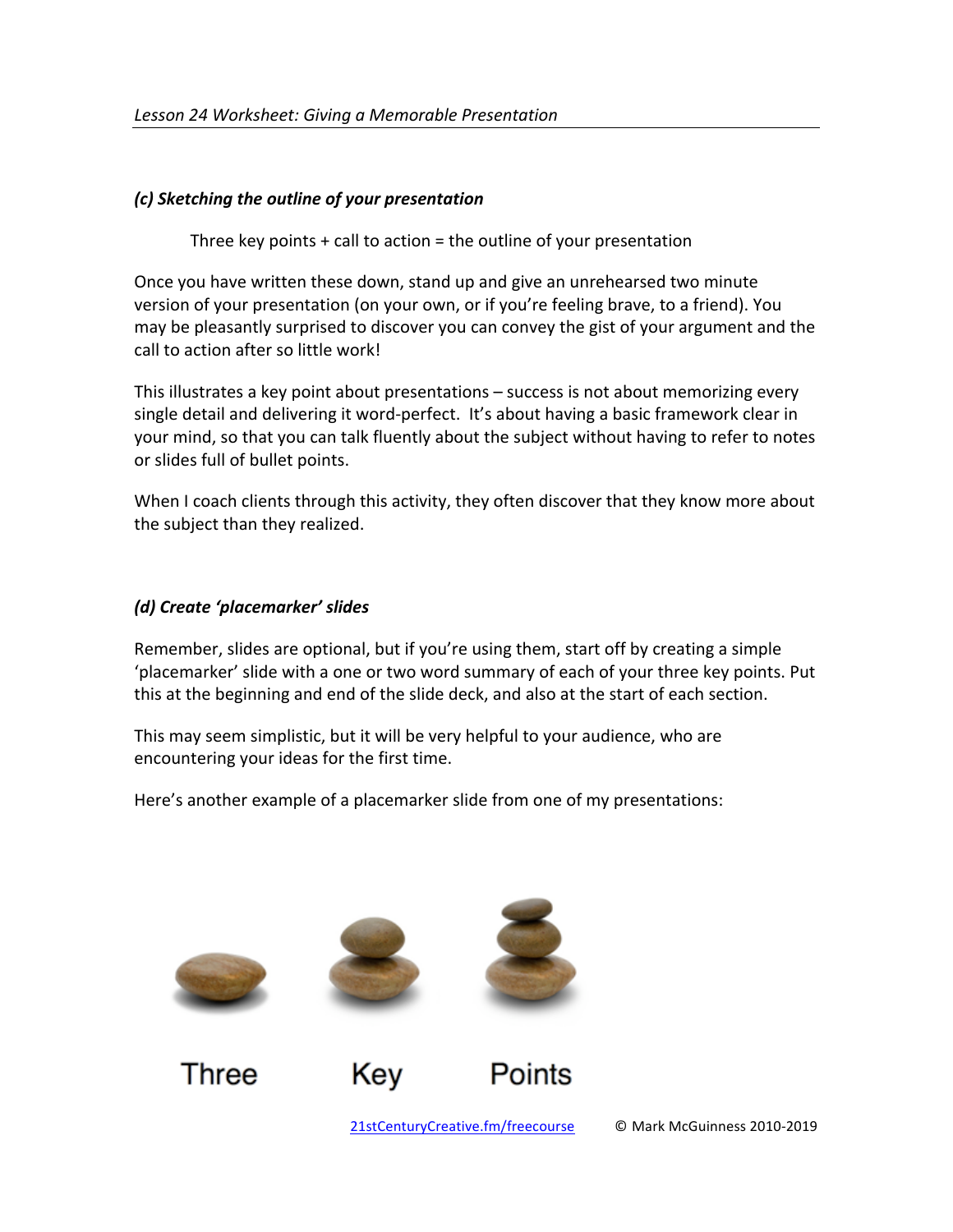# **2. Tell a story that matters**

## *(a) Choosing a story*

Once you have your three key points  $+$  call to action, ask yourself:

Who does this remind me of? What problems did they face? *How did they solve them?* What was their story?

It's important to start by asking who? instead of what? because you are looking for a story that illustrates the *human drama* of the problem and solution you're presenting.

# *(b) Everyday or exotic stories?*

You have a choice between **everyday stories** based on the experience of:

- you
- your family and friends
- your colleagues
- your customers

Or exotic stories, based on:

- films or novels
- myths and Legends
- history
- newspapers and TV news

There are no hard and fast rules, as long as the story is **relevant** to the subject in hand and familiar enough to be meaningful to your audience.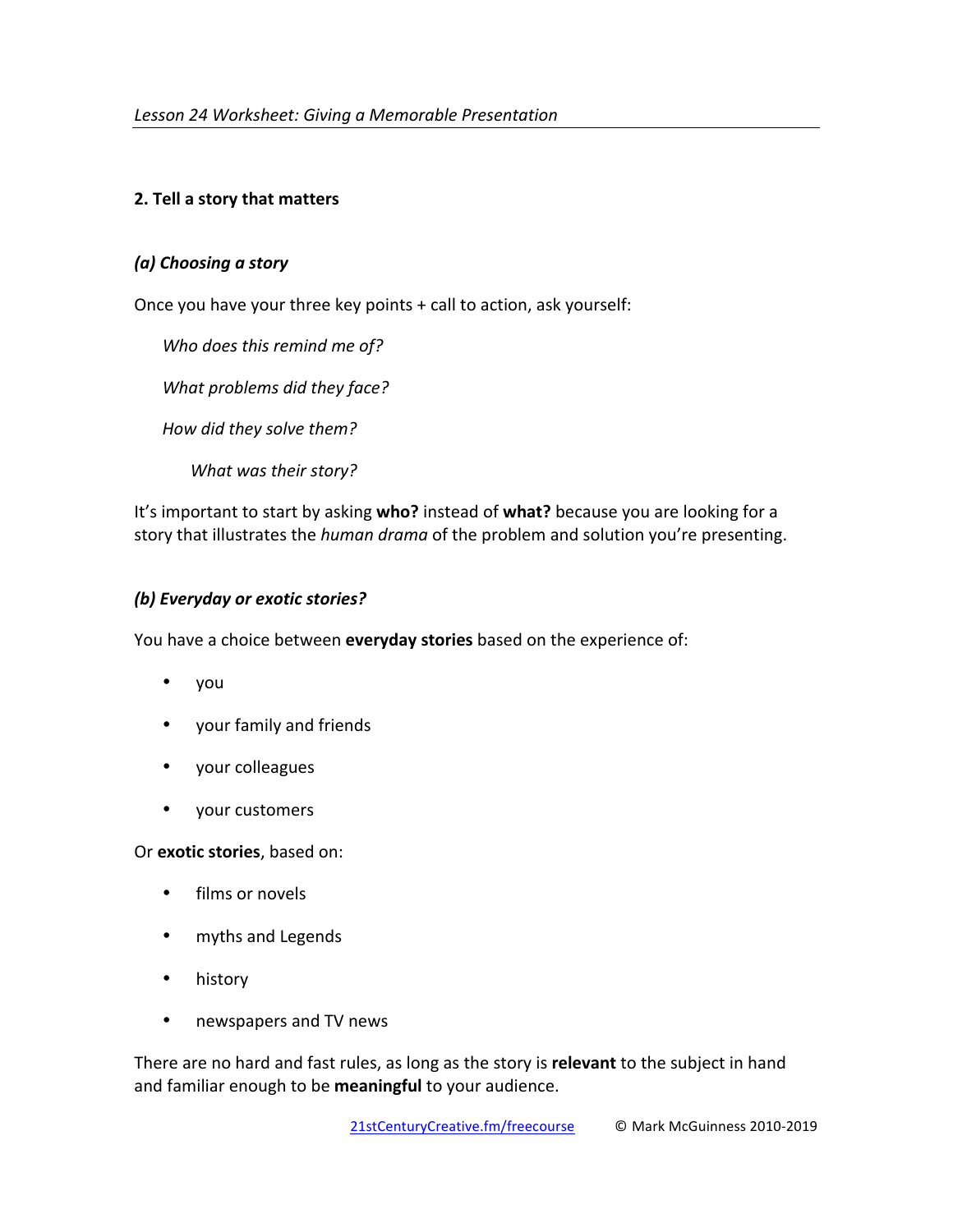The great thing about **everyday stories** is that it's easy for the audience to make a connection between the story and the subject of your presentation. The pitfall is that they may be so familiar the audience stays within their normal frame of reference and doesn't see the topic in a fresh light.

The great thing about **exotic stories** is that they are dramatic enough to grab the audience's attention, and take them out of their normal mindset. The pitfall is that you could get the 'entertaining, but so what?' response  $-$  so it's really important to make a clear link between the story and your topic.

E.g. If you tell them that launching their new project is a bit like St George riding out to slay the dragon, you may need to spell out why!

# *(c) Rehearsing the story*

Practise telling the story out loud – both alone and to a sympathetic friend or colleague. Notice which parts get you most animated, and which get the best response from your 'audience'  $-$  use this to fine-tune the telling of the tale.

Don't worry about repeating the exact same words each time  $-$  you want to leave room for a little spontaneity. And as with the key points and call to action, you may be pleasantly surprised how easily you recall information and arguments associated with the story – stories are great mnemonic devices!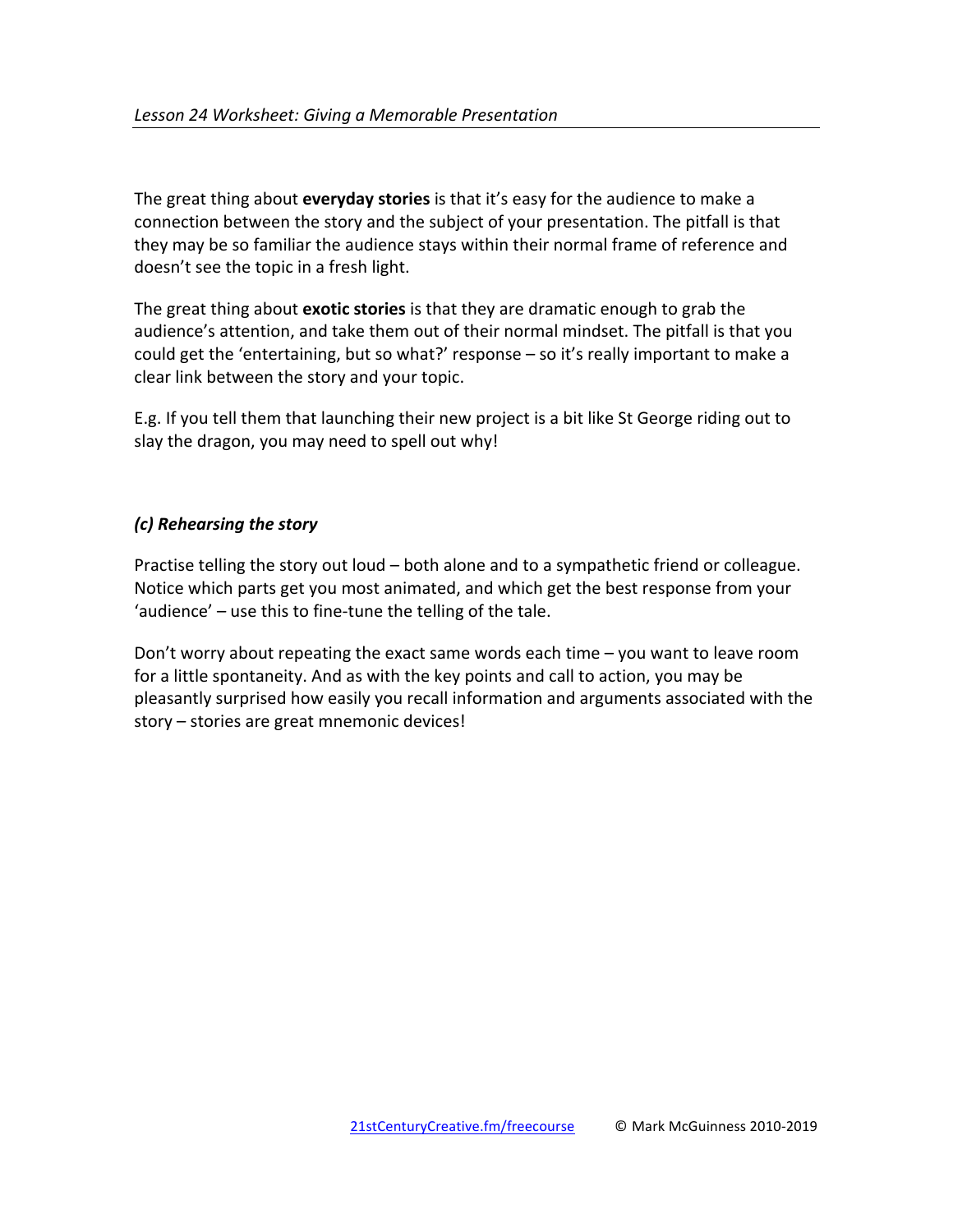# **3. Forget confidence, go for enthusiasm**

## *(a) Tap into your enthusiasm for the subject*

Ask yourself:

 *"Why do I care about this?"*

 *"Why should it matter to the audience?"*

"What's the most important thing for them to understand?"

This will help you tap into your natural enthusiasm for the subject  $-$  and remember, enthusiasm is infectious. When you're expressing your enthusiasm, the audience can't help responding to it.

So if you find yourself getting nervous or worrying about being 'confident', bring your attention back to **the subject** and why you believe it matters to your **audience** – that will make you less self-conscious and more focused on how to convey the ideas to them.

# *(b) Maintaining your enthusiasm under pressure*

Here's a series of articles I wrote about maintaining enthusiasm in high-pressure situations. They aren't specifically about presenting, but the principles and techniques definitely apply to giving presentations, especially to demanding audiences:

Five Reasons Why Enthusiasm Is Better than Confidence: http://www.wishfulthinking.co.uk/2006/11/24/5-reasons-why-enthusiasm-is-betterthan-confidence/

How to Maintain Your Enthusiasm When Things Get Tough: http://www.wishfulthinking.co.uk/2007/01/16/how-to-maintain-your-enthusiasm-whenthings-get-tough/

Seven Ways to Stop Worrying When You're Under Pressure: http://www.wishfulthinking.co.uk/2007/01/17/7-ways-to-stop-worrying-when-youreunder-pressure/

Seven Ways to Tap into Enthusiasm: http://www.wishfulthinking.co.uk/2007/02/13/7ways-to-tap-into-enthusiasm/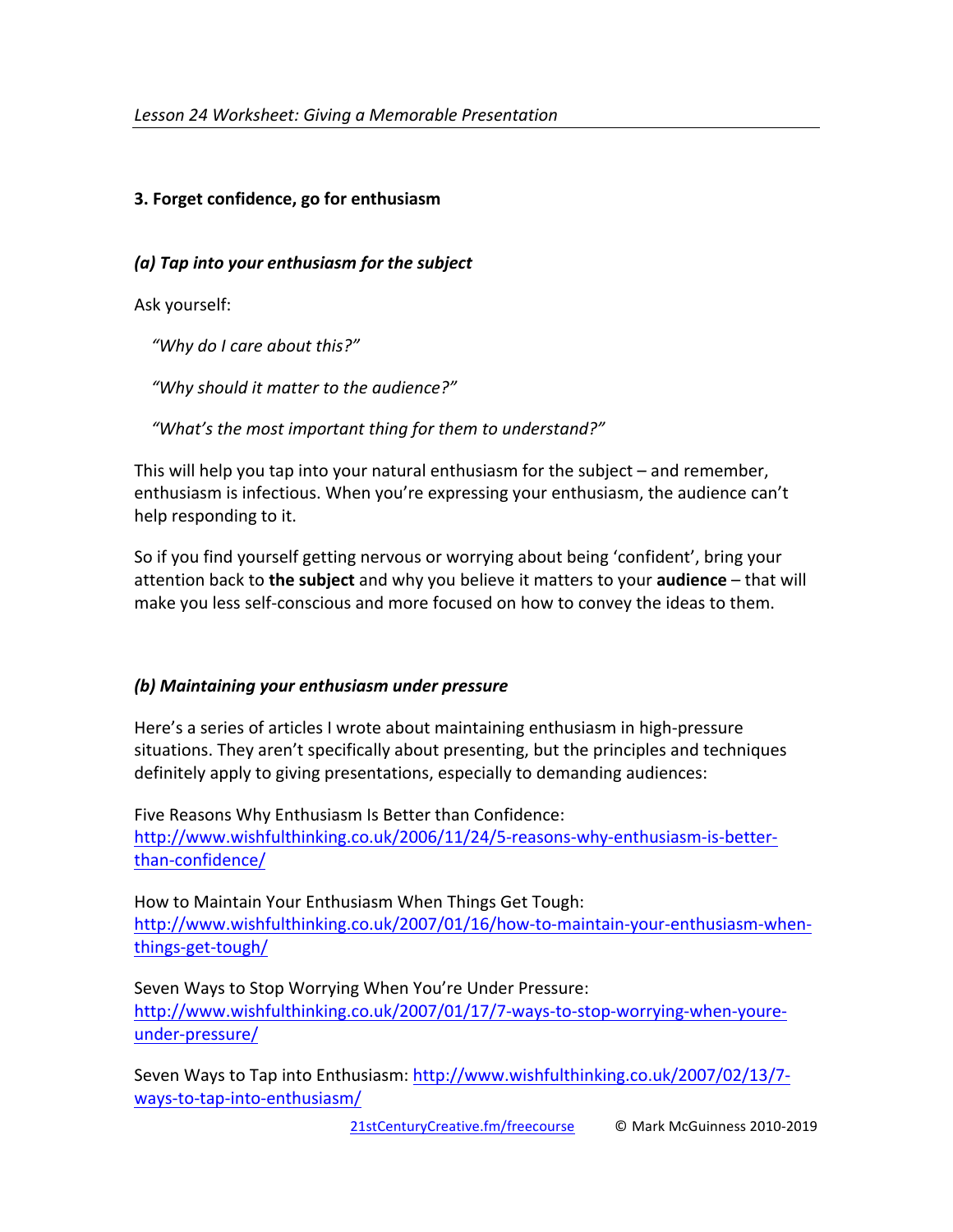## **4. No more than six words per slide**

### *(a) Create slides with impact*

Remember the guidelines from the lesson:

- No bullet points
- No more than six words per slide
- No clipart
- No borders
- No logos (apart from your first and last slides)

And on the positive side:

- One powerful image per slide
- Make sure photos or graphics fill the slide, with no borders
- Make charts crystal clear illustrate ONE key metric, not every tiny bit of data
- Use few words (if any) in a BIG FONT

For a further treatment of slide design, see this article and Garr Reynolds' excellent book *Presentation Zen*:

'What is good PowerPoint design?' http://presentationzen.blogs.com/presentationzen/2005/09/whats\_good\_powe.html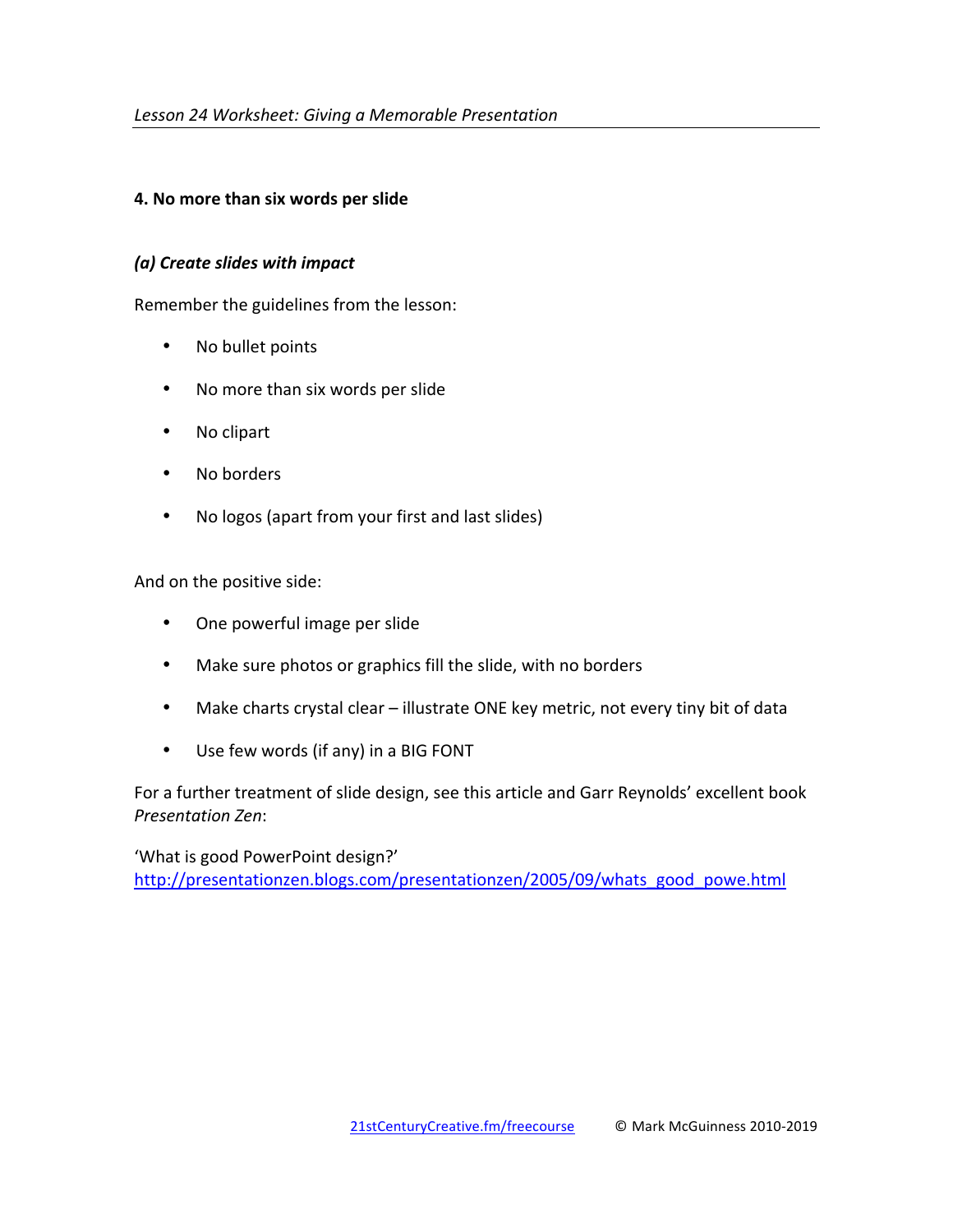## *Slide makeover 1*

Here's the original:



And here's the revised version:



The second slide doesn't have the same amount of information, so you might think it wouldn't be so helpful to me in the middle of a presentation.

But as soon as I see that image, it gives me the feeling I associate with the concept of flow, so I'm able to give an evocative description of the state. I may not cover every single one of the nine points, but I can relax because I know they are in the written summary I've prepared for the audience.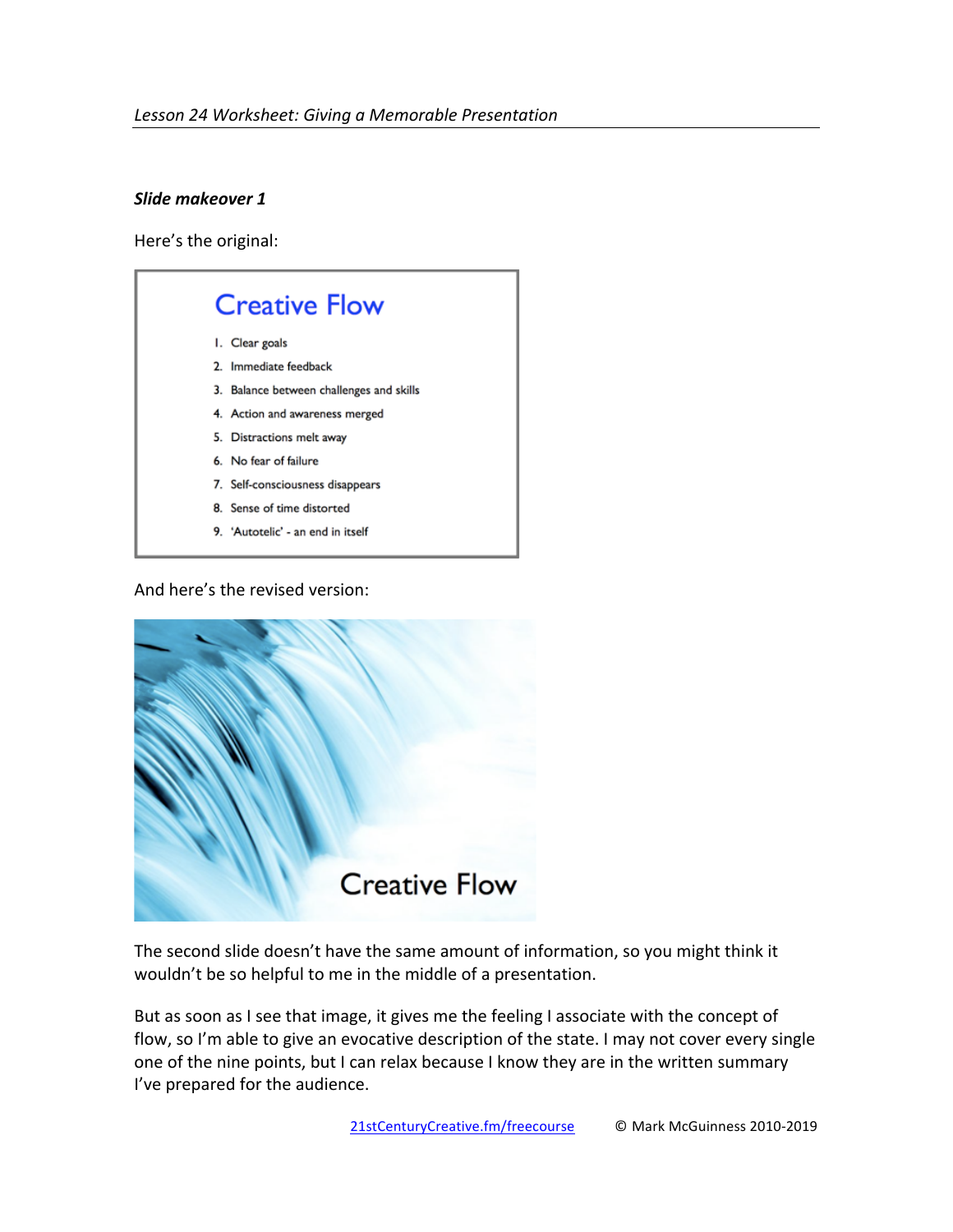#### Slide makeover 2

In case you're thinking this is all very well for 'touchy feely' concepts, here's how the same principles apply to presenting data. Starting with a (slightly) exaggerated version of a 'Death by PowerPoint' chart slide:



It's tempting to use a fancy 3D display, but it makes the chart harder to read. And there's too much small text that should be in the handout. Not to mention that logo...

Here's the simplified version:



Value A is much bigger than the others

In this slide, the key point jumps out as soon as you look at the slide, making it much easier for the presenter to highlight the dramatic contrast between Value A and the rest.